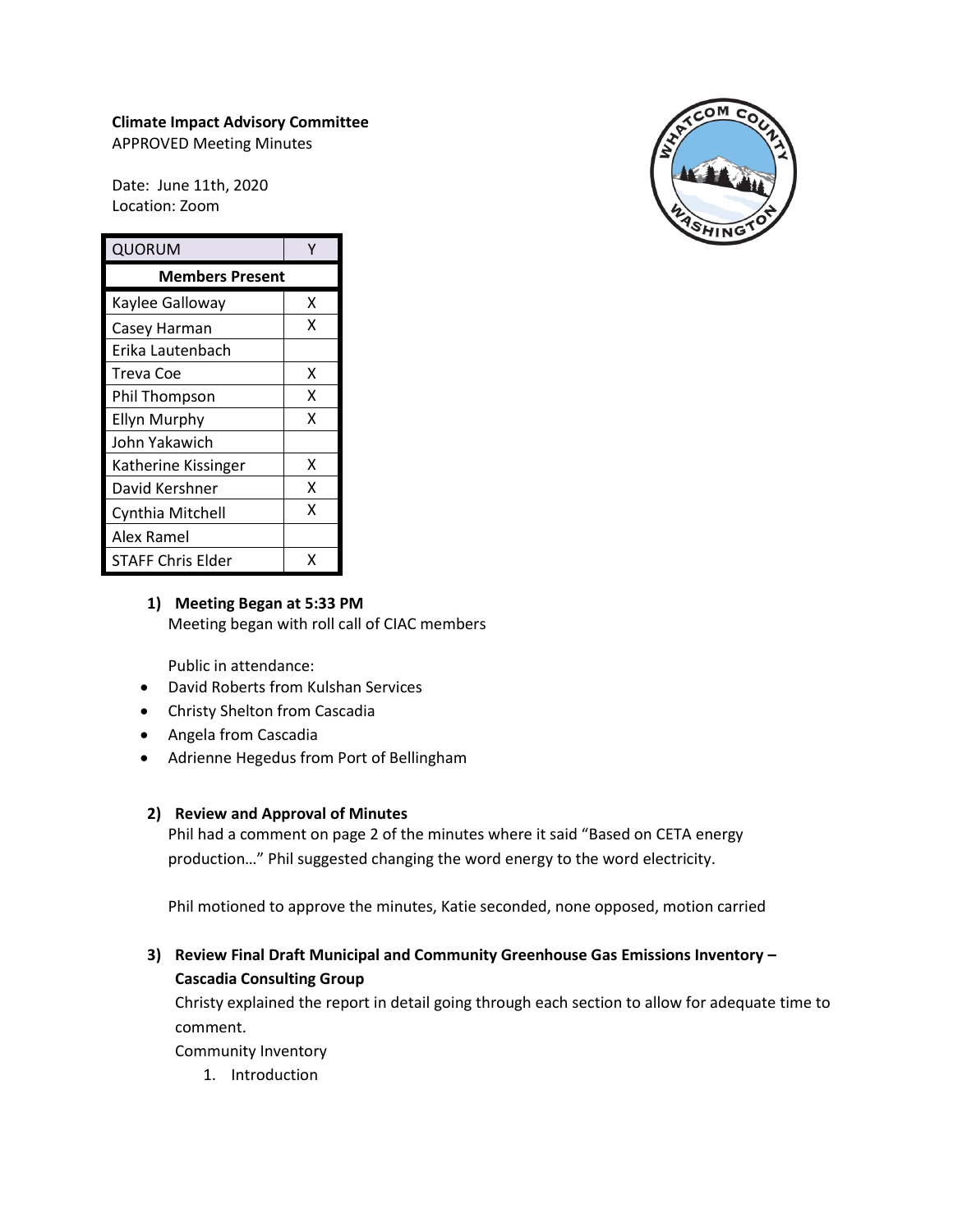Ellyn had a comment regarding the waste in the section comparing the prior inventories to having a negative number in the 2000 inventory. Ellyn asked if the 2000 inventory was not calculated as rigorously as in later years, since it didn't account for factors such as transportation.

Christy replied that Cascadia didn't go into the prior inventory in great detail in terms of its methodology so as not to dismiss the prior work since methodologies have changed quite a bit since then. She said they could note at the beginning of the report that the methods we used in this report were more comprehensive.

Cynthia commented on the first page under the local government operations bullet point. Her question was in regards to the sentence relating to efficiency efforts and how they got that language.

Angela explained it was from the 2007 inventory.

Cynthia said she was not comfortable just throwing that statement out there given that they were from a different period in time.

Christy said they could add a note there that the statement was from the 2007 report.

2. Emissions Factors

There are sections for Transportation, waste characterization, and grid electricity. Christy mentioned that in the grid electricity section they showed the fuel mix for BPA compared to the mix for PSE.

Ellyn asked about energy mixes. Pointing out that this graph was different than what PSE reported on their website from 2017.

Angela said that they had to convert the units to use in Clearpath.

Phil asked a question about when you calculate CO2lbs/MWh

Christy said the emissions factor is based on the electricity they are selling. She made a note in the document that they would look into the mix that PSE reported since some CIAC members thought the value for Hydro should be higher.

Angela said the graph represented what PSE used to generate electricity by generation source in 2017.

Casey said the numbers we represent should include the energy that PSE purchases rather than what they generated.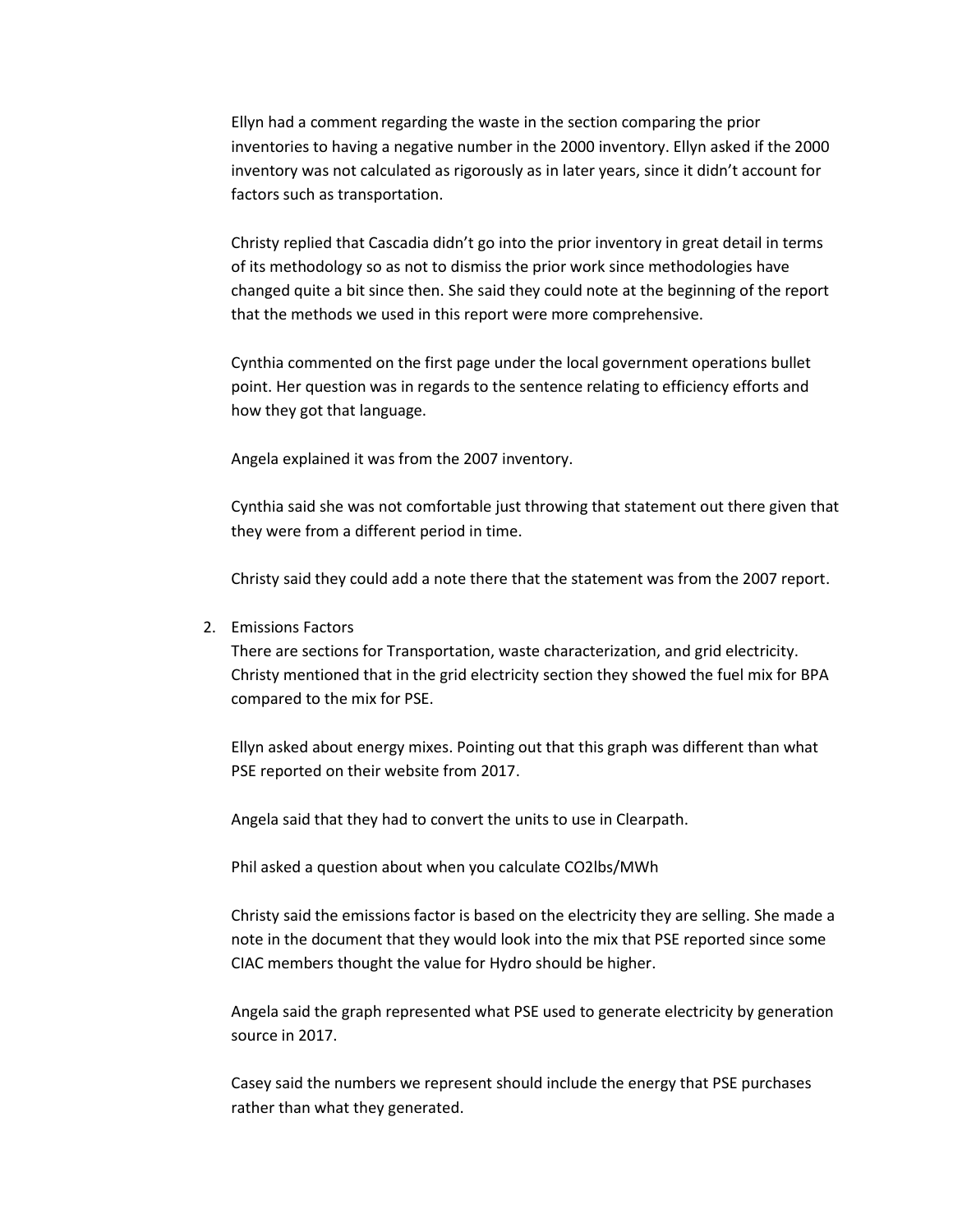Ellyn said the pie chart should reflect the values on the PSE website.

Angela said the pie chart could easily be updated to show the full fuel mix including purchased.

Kaylee asked a question about if some of PSE's mix is purchased from BPA if that would be a double counting of BPA's values.

Christy said that it would be fine to have them both there.

Ellyn said what we wanted to know what the fuel mix of what people in Whatcom county are using which is why it is shown this way and it wouldn't be a double counting.

Kaylee asked if we could add a footnote about why PSE's portfolio is showed this way.

3. Community Inventory

Christy described a total emissions estimate for the county broken down with definitions for each section and pointed out that more than half of the emissions in the county come from industrial point source emissions. A second graph was shown without the industrial point source emissions since the county has less control over the industrial point source emissions.

Dave and Phil agreed that having two graphs was useful for showing the breakdown from the counties emissions.

4. Industrial Point source emissions Christy briefly described this section since we discussed much of this section previously

### Discussion relating to industrial point source emissions

Cynthia asked for the difference between the definitions for industrial point source and industrial.

Christy said that major source emitters are required to report separately at the federal and state levels. She said there was some investigation about whether or not there was any double counting going on in the reporting for the major emitters in the county.

Ellyn asked if that was because some of the refineries burn their own fuel not just using the natural gas from Cascade.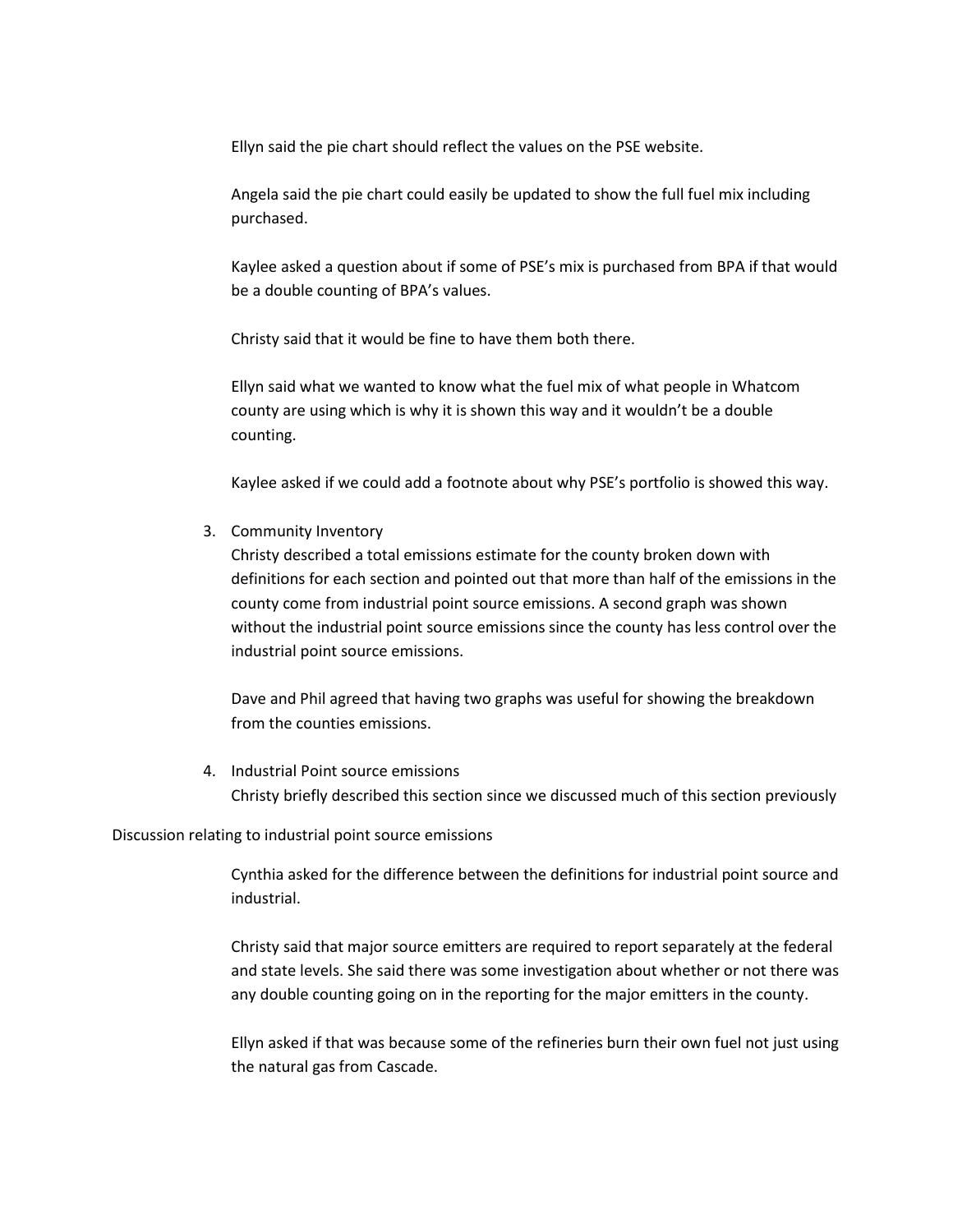Christy said they wanted to make sure the fuel being burned at these major emitters not from Cascade was being recorded properly.

Cynthia asked if counting the gas gen as an output in the point source was double counted because the gas generator feeds into the system and would then be counted when it is used later.

Phil said that would be counted as an electricity emission rather than a point source emission. Therefore, it should not be counted as a point source emission. Cynthia suggested removing the PSE Whitehorn gen. station from the graph since it represents electricity coming into the grid.

Christy said that they need to circle back with the protocol on how that's handled. Typically, the major industrial polluters are shown separately you might still want to see it even if it means making a note that it is reflected in the PSE emissions factor. The challenge is that the PSE emissions factor is only for PSE not Whatcom County electricity use. The question is are you getting more local pollution from this generating source?

Angela said the numbers they report are just consumption so these reflect emissions in addition to consumption. Angela said electricity emissions were explicitly excluded in the model

Casey had a question about combustion turbine plants in Whatcom county and why only Whitehorn was included when Ferndale, Sumas, and Encogen are much larger emitters.

Angela said that those three plants exclusively have electricity generation emissions and therefore were not counted in this graph.

Katie asked what the stationary fuel consisted of.

Angela said it could be natural gas or propane.

Phil asked a question about what is left over when you take out point source emissions from the industrial category.

Angela said it was electricity and natural gas.

5. Built Environment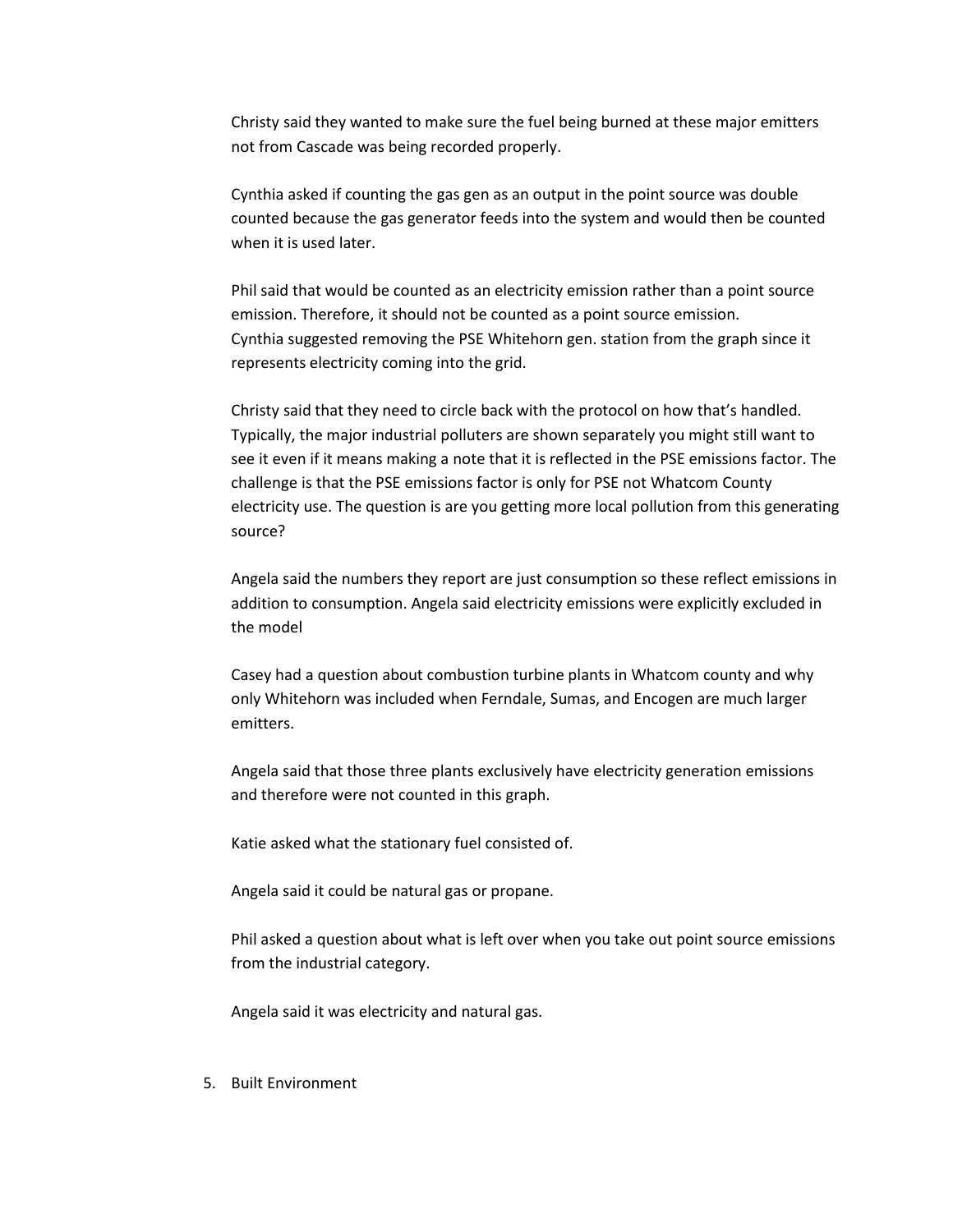Christy said this category includes additional industrial emitters. They followed the language for the US community protocol and the definitions they used. It is more than just buildings, but doesn't include everything that is not part of the natural environment. This category has electricity and natural gas included in it as well as things like refrigerants. She explained the pie chart

Chris suggested co-locating the residential, commercial, and industrial so that they are near each other on the chart.

Ellyn suggested renaming the category to Buildings since everything being discussed in the section is relating to buildings. So that we could have consistency with our nomenclature

Cynthia said she also supports changing the category name to buildings. And had a question about whether community and county buildings are counted together

Christy said yes, that county numbers are included overall in the total.

Dave had a question about how it is categorized in the Bellingham report, so that we can be consistent. He also asked how the build environment category is defined and we could add a footnote to describe our definition of built environment if it differs from the Bellingham definition. He suggested calling the category "Buildings and Facilities."

Christy said that it is categorized the same way in the Bellingham report. And said they could modify it to make it clear what the section includes.

Christy said they could add another figure to the report to show the relationship between the residential, commercial, and industrial emissions in this section.

6. Transportation

Christy explained the pie chart breakdown of the emissions sources in the transportation category. The majority coming from on-road vehicles.

Ellyn said that the Port of Bellingham might start making their own climate action plan so we might have access to better data in the future.

Adrienne mentioned that the Port is working on their report currently.

7. Agricultural Emissions

Christy said this section includes manure handling and enteric fermentation. Christy said that emissions relating to fertilizer could possibly be added if they were able to get information on it.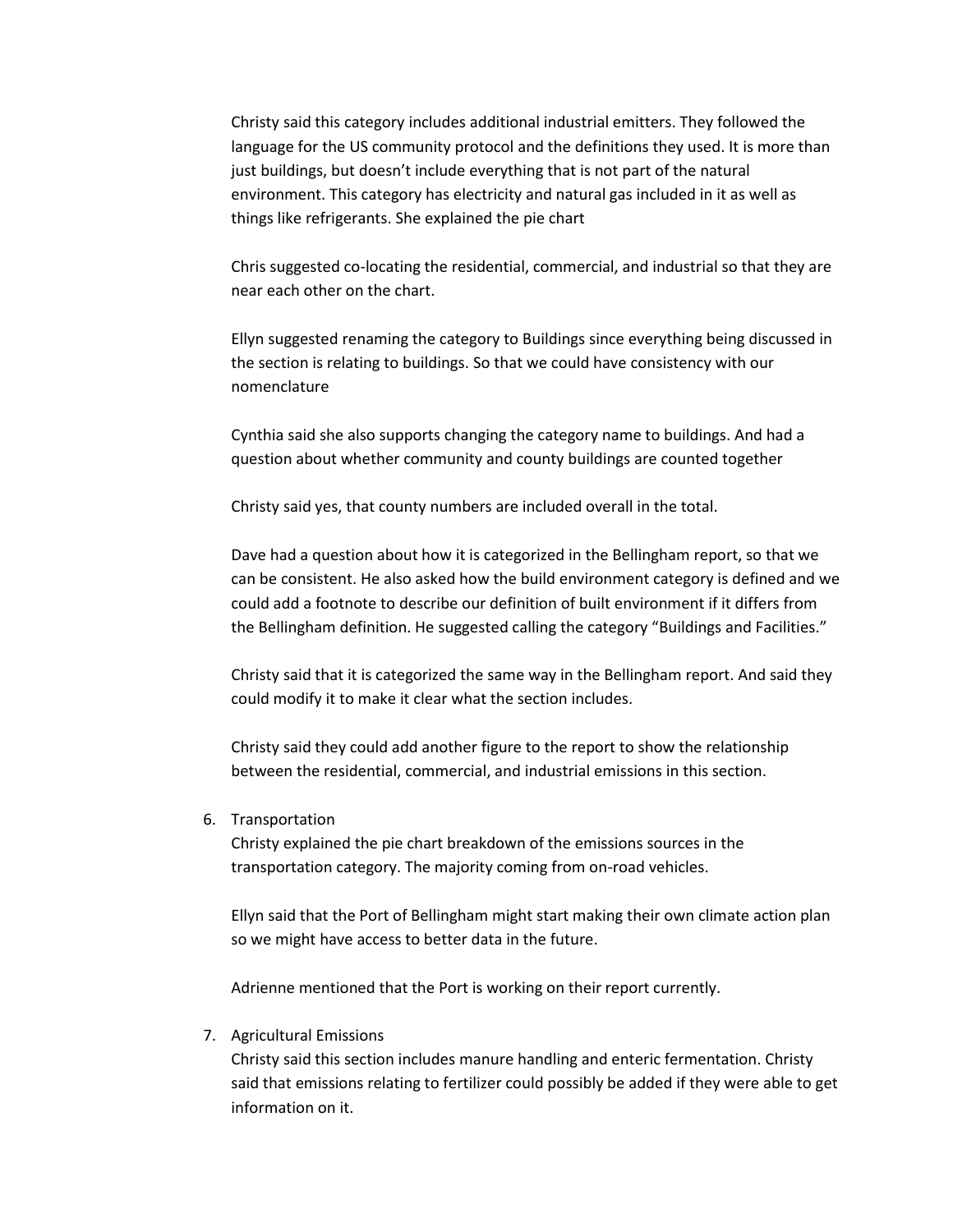Chris said the people he reached out to did not respond. He suspected its because they aren't required to disclose that information.

8. Solid Waste

Christy said this chart on a county wide level is considerably different from what we see when we just look at the government's footprint. The biggest component is waste generation.

9. Water & Wastewater

Christy said this includes the emissions from septic systems, wastewater lagoons, combustion of solids, emissions from fie wastewater treatment plants throughout the county.

#### 10. Emissions & Removal from Trees

Christy said that there were some changes recently made to this section based on feedback from committee members.

Ellyn suggested removing the remainder of this section after table 3 since we already have a detailed report from ICLEI and doing so would make this report more readable.

Christy said some of those tables are required to meet ICLEI requirements. But said they needed to confirm what is required before they start removing things.

#### Local Government Operations Inventory

Phil suggested to add a note that the community operations include government operations.

Angela said that a descriptive paragraph was added to the beginning of the report.

Christy acknowledged the areas that have had a lot of questions such as the buildings & facilities and the electricity generation.

Christy said that the Table 4 could possibly be expanded if they were able to get more information like employee number, square footage, etc. from the facilities manager for the county.

Chris said he would try to reach out and get that information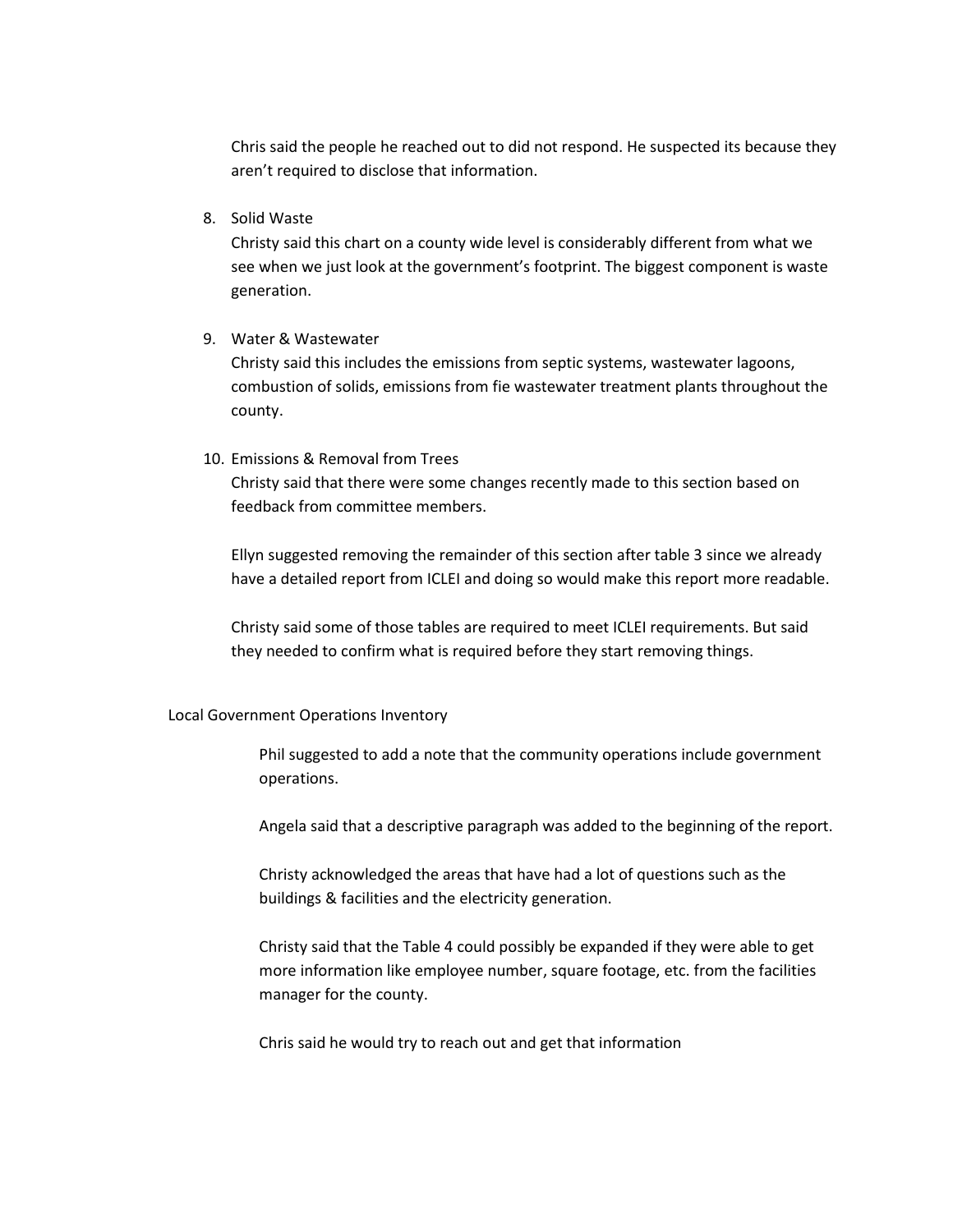Ellyn agreed that additional information would be helpful to better show how efficient each building is.

## Projected and Targeted Emissions

Christy explained the different graphs that showed different options for reducing emissions and what would happen if we kept business as usual.

Dave asked what the average percentage reduction we would need to get to net zero emissions by 2035.

Angela calculated the numbers in the background and came up with about 70%. She said they would QC the numbers before including them in the final draft of the report.

Chris reminded everyone that this was the last month that we will be working with Cascadia.

### **4) Work group updates**

Ellyn asked if anyone would like to take on the role of secretary for the committee.

Phil asked if the recording of the meeting was available

Chris said yes the recording is available

Dave said we should be identifying ourselves when we make a comment, especially if we are going to be posting the videos online

Katie offered to take on the role

Dave nominated Katie, Kaylee seconded, Katie was approved as Secretary

Ellyn Discussed some plans for next month's meeting and having Cynthia presenting information from the Energy and Buildings work group

Phil said that the Transportation group has five goals and that they are refining their strategies and measures of obtaining their goals. They are currently going through a list of 300 strategies to see if they fit the goals well.